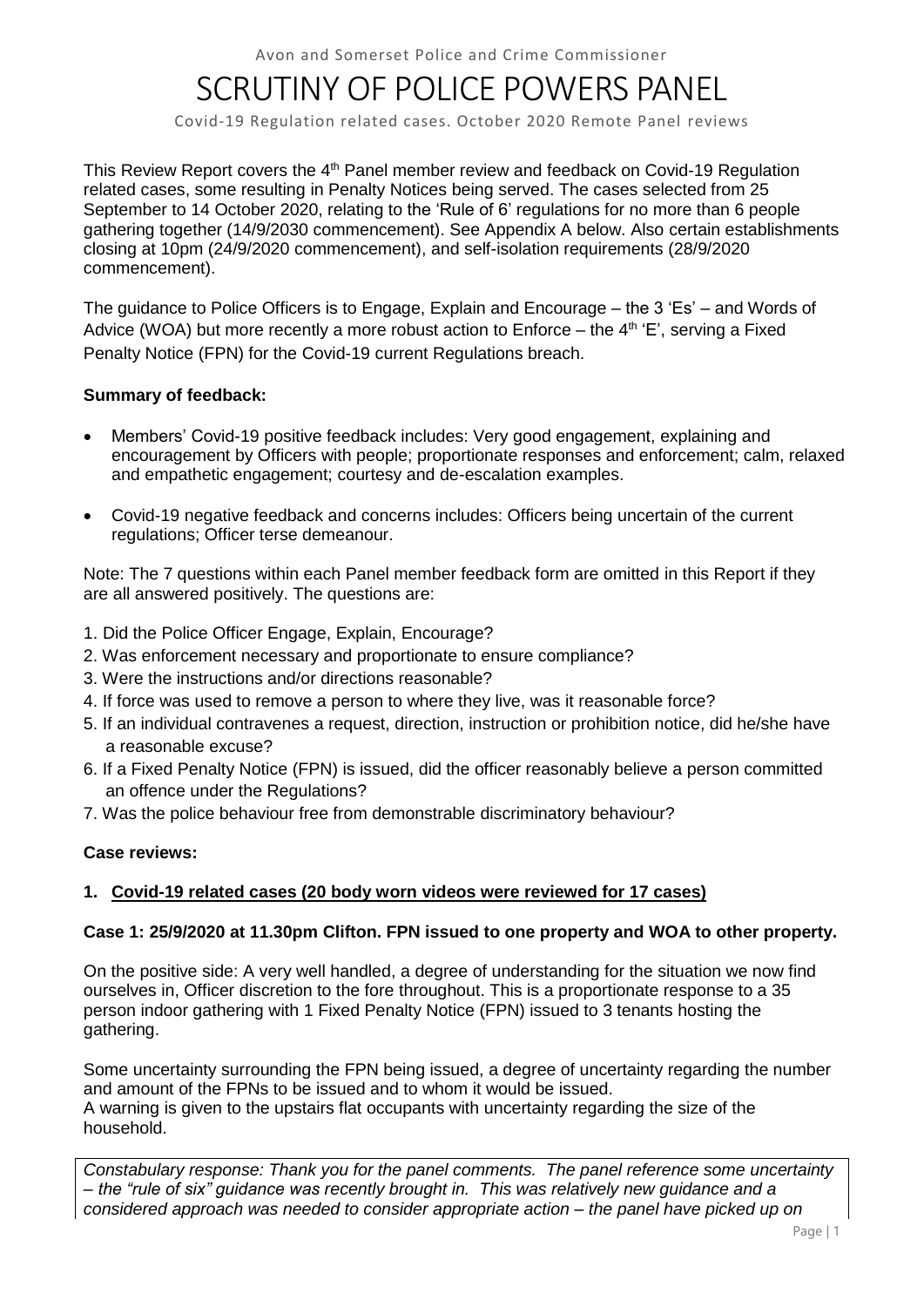*some of the challenges around establishing numbers, circumstances and deciding the appropriate course of action. The officers do explain to the people present what is happening. Since this incident, there have been further changes to regulations and officers are kept up to date with the latest guidance through daily briefings. The general theme has been noted around the importance of officer awareness of the guidance – this will be reiterated through briefings.*

# **Case 2: 29/9/2020 Yeovil. FPN and WOA.**

One Panel member is concerned about the Officer's uncertainty surrounding the FPN amount and current Covid-19 regulations. Also, another Panel member stated that it is unknown whether the group of people had had Officer Engagement, Explanation and Encouragement (3 Es) previously and it's unclear whether and how many FPNs were issued.

*Constabulary response: Panel comments are noted with thanks. The panel member refers to the officer uncertainty around the FPN amount – the officer responds "we do not issue fines, collecting fines – that is the court". The officer should provide the amount for the FPN, although does explain the rule of 6 to residents at the location and the reason for the ticket issue. The officer had previously had interactions with this group in relation to 4 x E's – a previous warning had been issued. The panel comments will be fed back regarding the perceived uncertainty and communication. The general theme has been noted around the importance of officer awareness of the guidance – this will be reiterated through briefings.*

# **Case 3: 26/9/2020 Bower Ashton. WOA.**

Exemplary, very courteous and well handled indeed, with excellent Engagement, Explanation and Encouragement by the Officer.

*Constabulary response: The panel comments are noted with thanks along with the positive feedback. This will be shared with the officer.*

# **Case 4: 26/9/2020 10.19p.m. Bristol. WOA**

Good engagement. The Officer refers to a maximum of 6 but fails to clarify that if there are more than 6 living in the actual household then that higher number can meet indoors and outdoors without breaching the Regulations.

*Constabulary response: The panel feedback is noted with thanks. This is a brief interaction between officers and members of the public which lasts around 40 seconds. The officer reiterates that the group of 5 should bear the guidance in mind. I note this may have been an opportunity to provide additional in depth explanation to the group, however, this appeared to be a positive interaction and proportionate in the context of the interaction.*

# **Case 5: 29/9/2020 St Werburghs, Bristol. WOA.**

All positive feedback: The Officer maintained a very nice and relaxed tone throughout, keeping the encounter amicable. A well-handled situation with very good Police Officer Engagement, Explanation and Encouragement about the Covid regulations. The Officer's instructions were very appropriated and reasonable, achieving ready compliance.

*Constabulary response: The panel comments are noted with thanks along with the positive feedback. This will be shared with the officer.*

# **Case 6: 30/9/2020 Bridgwater (3 body worn videos). Caution and FPN.**

Police Officer Engagement, Explanation and Encouragement regarding the Covid regulations is not seen in the videos reviewed because it is acknowledged that this Police visit was the enforcement stage, serving the Fixed Penalty Notice (FPN). These people had previously been warned earlier in the day in Blake Gardens, Bridgwater.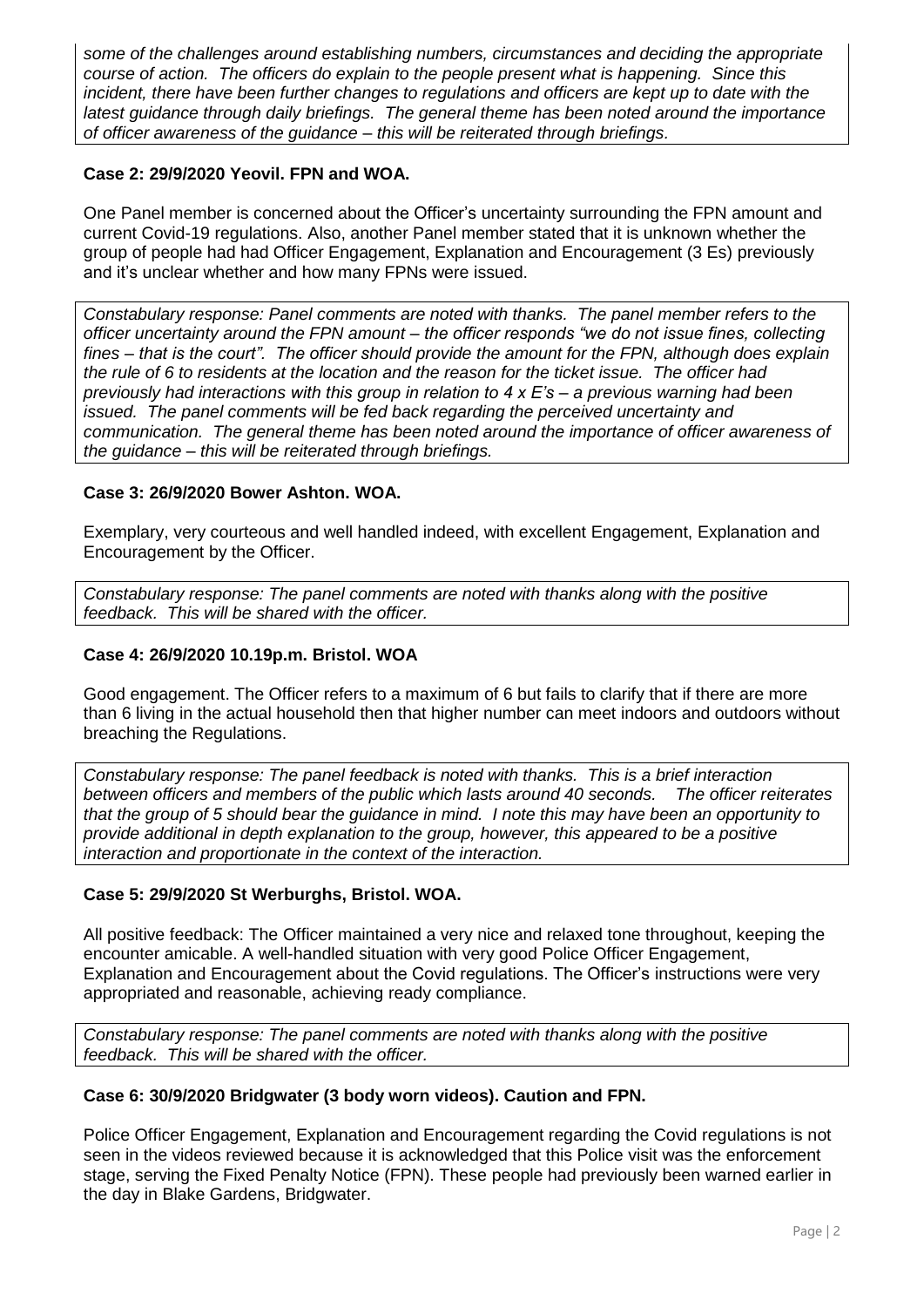A Panel member noted a degree of uncertainty between the two Police Officers as to which of the people had and hadn't been cautioned.

*Constabulary response: Thank you for the panel comments which have been noted.*

# **Case 7: 7/10/2020 Pen Selwood, Somerset. WOA.**

All positive feedback: Very good Police Officer Engagement, Explanation and Encouragement regarding the Covid regulations. Excellent use of BWV with a comprehensive narrative at the start and end.

**An exemplary Officer**, setting the benchmark very high in community policing. A Panel member commented that the incident is very wall handled in a lovely, polite and caring manner. The Officer has a thoughtful approach and was on top of the self-isolating Covid-19 regulations and carefully established a time line to clarify there was no breach. The Officer also checked on reducing risk of transmission of infection.

*Constabulary response: The panel comments are noted with thanks along with the positive feedback. This will be shared with the officer.*

## **Case 8: 26/9/2020 Clifton, Bristol. WOA.**

One Panel member felt that the Officer's initial approach appeared rather more assertive than necessary. The '3 Es' came later when the Officer's manner improved after he re-entered the premises towards the end. There was then a clear explanation of why the Take Away was breaching the 10 p.m. closing time regulation. This incident is 2 days after the regulations came into effect.

*Constabulary response: Thank you for the panel comments. The feedback of one panel member about the initial officer response is noted – it is also taken into consideration that the officer was trying to reduce the risk by removing people from the location. The panel comments have been fed back for consideration.*

#### **Case 9: 25/9/2020 Near Bridgwater. WOA.**

The Officer allowed the Event Organiser to explain the gathering which was exempt from the Covid-19 Regulation of no more than 6 people to gather. This incident occurred the day after the new regulations came into effect. Although the Officers politely declined the offer to join in the group activities they did accept a tour of the castle. Excellent community engagement, very calmly and eloquently handled. The situation needed a calm and collected approach as the initial hostile reception could so easily have escalated. All in all a very well and respectfully handled incident, especially the response to visit the castle which was very good.

*Constabulary response: Thank you for the panel comments which have been noted.*

# **Case 10: 10/10/2020 Taunton area Response Officer. WOA.**

Calmly and nicely handled. Good relaxed engagement, explanation and encouragement. Officers made their point that there were more than 6 people in the flat. The extra one or two people left the flat and the tenants clearly had learned their lesson.

*Constabulary response: Thank you for the panel comments which have been noted.*

# **Case 11: 3/10/2020 Bridgwater. FPN.**

Panel members would need to see BWV of the previous engagement for which this FPN is now being issued. Without this video footage, one panel member was unsure about any Police Officer Engagement, Explanation and Encouragement; unsure if the enforcement was necessary and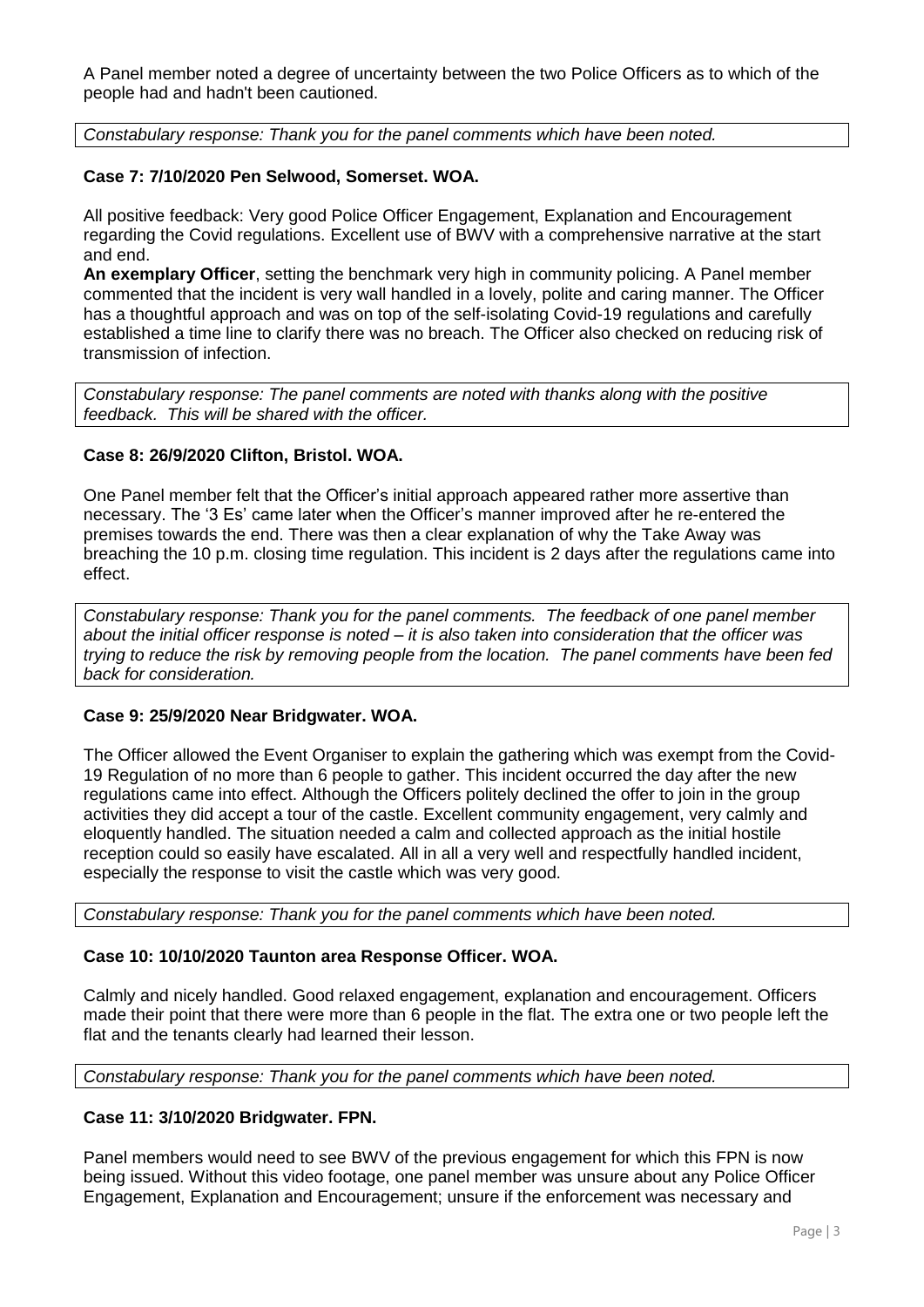proportionate to ensure compliance; and unsure if the member of the public had a reasonable excuse regarding any prohibition notice.

*Constabulary response: Thank you for the panel comments which have been noted. As mentioned, this related to a previous incident and therefore the footage does not show the full incident.*

# **Case 12: 14/10/2020 Wellington. FPN.**

Police Officer Engagement, Explanation and Encouragement regarding the Covid regulations is not seen in the videos reviewed, but it is noted that the people had previously been warned at an earlier encounter.

The situation is de-escalated well at the scene considering the initial aggression levels from those spoken to by Police Officers. Calm and straight forward interaction in achieving dispersal of the group. A positive outcome.

*Constabulary response: Thank you for the panel comments which have been noted.* 

# **Case 13: 14/10/2020 Wellington. WOA.**

Police Officer Engagement, Explanation and Encouragement regarding the Covid regulations is not really all seen because it is only a short video, but certainly there is engagement and encouragement.

*Constabulary response: Thank you for the panel comments which have been noted.* 

# **Case 14: 12/10/2020 UWE Frenchay Student accommodation. WOA.**

One Panel member's feedback is: Empathetic to students' situation and after a slow start the Officer explained the Covid-19 regulations. The Officer started by asking for a date of birth and when the person doesn't comply the Officer say the person could be arrested. Is this correct? Anyway, would it have been better to discuss the regulations first as part of the Engagement, Explanation and Encouragement (3 Es)?

Another Panel member agrees that there is Police Officer Engagement, Explanation and Encouragement regarding the Covid-19 regulations and Officer instructions and directions are reasonable, but the Panel member felt the Officer initially was somewhat condescending in the way he dealt with the students. The initial engage, encourage and explain phase was not the best example the Panel member has observed. The Panel member also felt that the officer's demeanour throughout when interacting and communicating with the students was a little terse and as is often the way the students communication methods mirrored that of the officer. Very much a case of you reap what you sow.

*Constabulary response: Thank you for the panel comments. The feedback of the panel member about the officer approach is noted. The panel comments have therefore been fed back to the line manager as this is relevant to the style of communication and may have had an impact on how this approach was received.* 

#### **Case 15: 12/10/2020 UWE Frenchay Student accommodation. WOA.**

A clear explanation by the Officer to the students. However, of concern from a Panel member is that these are students and the Officer failed to explanation that a "household" of more than 6 can gather outside without breaching the regulations as long as they don't "mingle".

**Question:** At the end of the video the Officer says if he finds the student outside with 5 others he will be fined (9.41). Is that correct? More generally can a FPN be issued for breach of university policy/rules?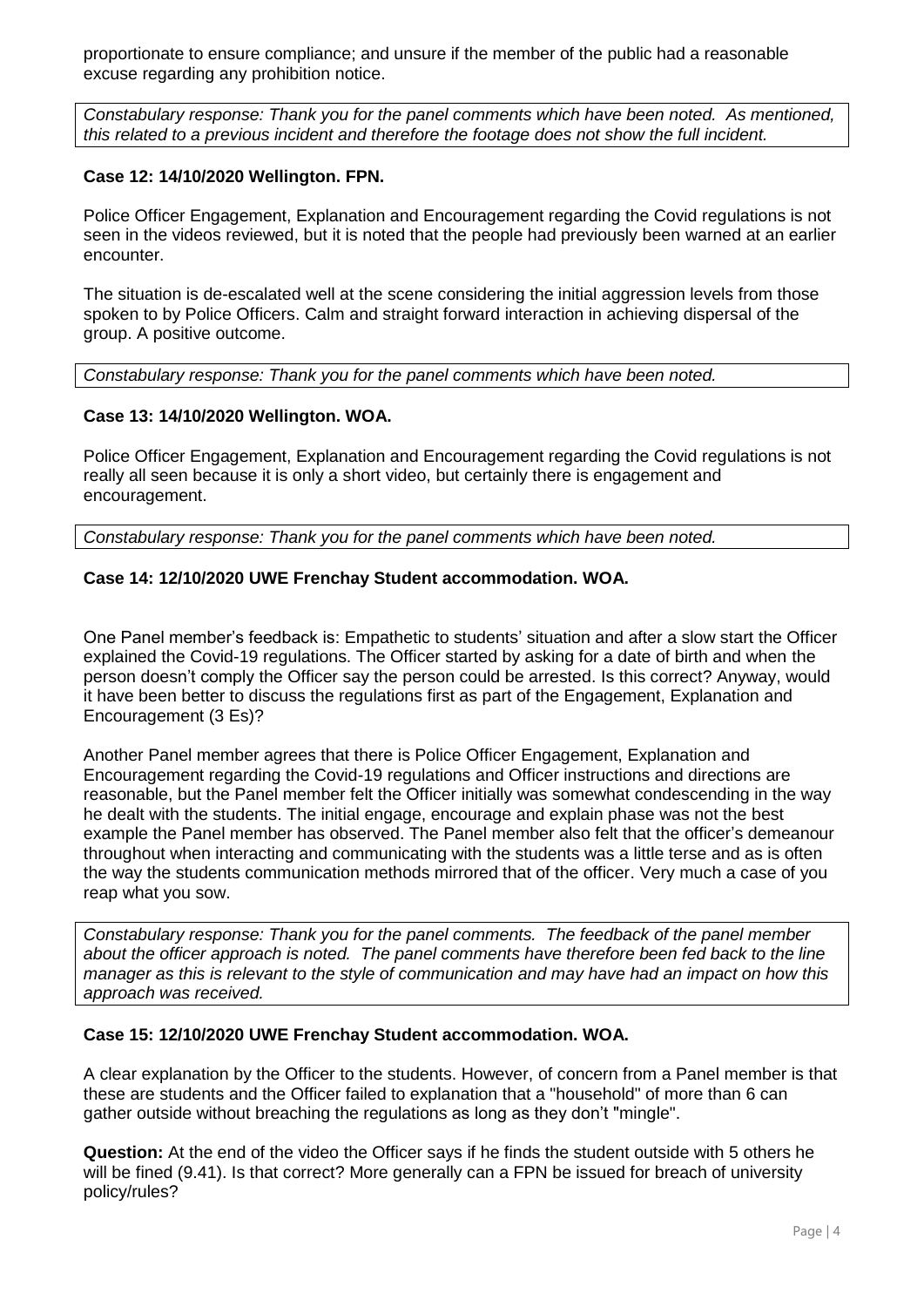Another Panel member is unsure if there is Police Officer Engagement, Explanation and Encouragement about the Covid-19 regulations and feels that the Officer was somewhat heavy handed in the way he handled the episode. The Officer's voice, tone and demeanour earned him the same attitude in return from the students. This is similar to case 14 above. Also the Panel member is unsure if the Police Officer's instructions and directions are reasonable – see the question above. It is felt that the Officer's comments could have been delivered in a more level tone. Attitudes escalated from the students in direct response to the way the officer's comments were delivered. The students' attitude mirrored that of the Officer.

*Constabulary response: Thank you for the panel comments. As per the previous case the feedback of the panel member about the officer approach is noted. The panel comments have therefore been fed back to the line manager as this is relevant to the style of communication and may have had an impact on how this approach was received. In answer the question raised, the comment related to being in a group – the officer did state 5 x others, however, this should have reflected rule of 6 guidance. Breach of university policy will be a matter for the relevant university to address.*

# **Case 16: 9/10/2020 Bristol East (2 videos). FPN.**

**Note:** This case has been reviewed at the full Panel meeting on 10/12/2020, as well individually by Panel members.

One Panel member comments that there seems to be a lot of uncertainty regarding procedures and protocols surrounding the regulations regarding Covid-19. The Panel member has observed a lot of uncertainty in many of the videos, not just this one and perhaps Line Managers briefings to Officers, including video best practice examples could be created when Regulations change, to keep Officers fully updated on the current legislation and guidance.

Another Panel member notes that this case is started as a **Stop and Search** of a white BMW car with a BME driver and 3 passengers. It is unclear what justified the stop. There is some reference to manner of driving. One search refers to section 23 Misuse of Drugs Act. There must be other BWV footage as 2 cars and several Officers are involved and a Police dog. The driver had previous for cannabis but presumably this is not known until after the stop. There is no obvious Stop and Search information (the 'GOWISELY' acronym items).

The background is relevant to the Covid regulations question as the Officer's approach to the male passenger who is a citizen of Iraq might have been different if they had met in different circumstances. When asking for his details he says he arrived at Heathrow Airport 3 days ago and denies knowing he had to self-isolate. There is no Officer Engagement, Explanation or Encouragement. The Officers appear not to know what to do but say the driver might have to go to court (there is no reference to the Section 5 enforcement options and the officer asks for the man's address and he gives his home address in Iraq). All people in the car have to self-isolate because the driver is not self-isolating (there is no regulation to that effect as there has been no positive test so 28<sup>th</sup> September self-isolation regulations don't apply). The Officers also appear to ignore the College of Policing Guidance on quarantine regulations which say that information is sent to the Home Office to decide what to do and if they ask the Police to act the Police should follow the 3 Es before moving to enforcement. The BWV footage stops before it is clear what action is taken. There were discussions about issuing a £1000 FPN and where to send it.

# **QUESTIONS**

**1(a)**: *Was an FPN issued? (If yes, to what address is it sent and may the Panel see a copy?)*

Constabulary answers: In preparing these answers a Police Sergeant has consulted NICHE, Government Covid-19 online guidance, the Police National Legal Database, Avon and Somerset Constabulary's Central Ticket Office and UK Immigration Service.

Answer 1(a): Yes. One FPN was issued (details sent by email to you). The offence for which the FPN was issued was: Person arrives in England - fails to self-isolate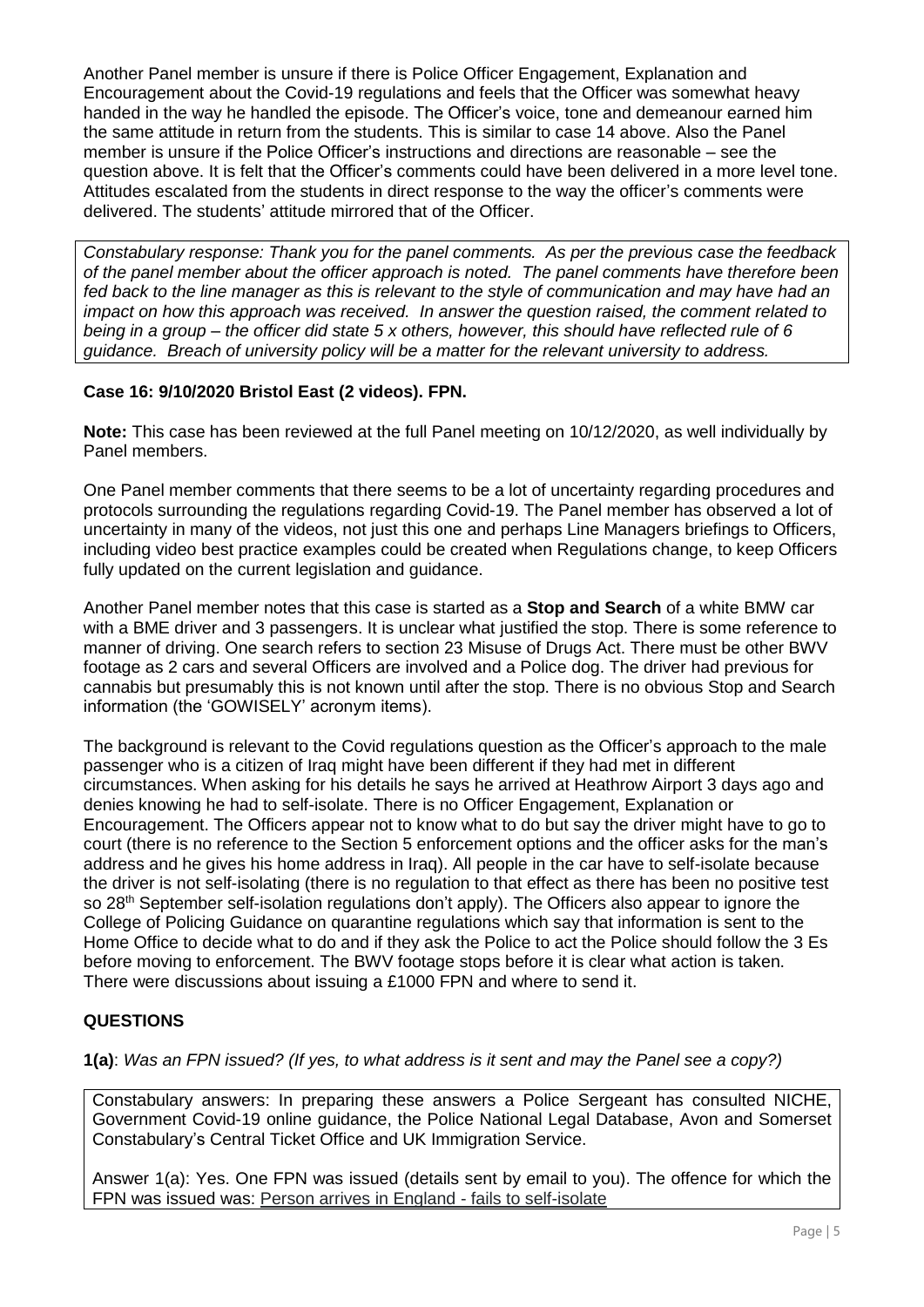**1(b):** *If the person's temporary (Bristol) address is used, what happens if the FPN is posted after the person has moved on or left the country?*

Constabulary answer: The Fixed Penalty Notice (FPN) scheme is a mechanism for dealing with minor 'summary' offences in an expedited fashion. Where FPNs are paid, the offence is dealt with without the recipient being required to attend Court. However, where the FPN is not paid, investigation will usually occur to locate the recipient followed by service of a Summons to require them to attend a Magistrates Court to be dealt with for the offence. Where the recipient of a summons fails to respond to a Summons, they may become liable for arrest by a Constable in order to compel them to attend Court.

In relation to the subject residing outside the UK, the officer's only alternative here would have been to arrest the person s24 PACE to prevent the investigation being hindered by the subject's disappearance then seek their overnight remand in police custody to enable him to be presented to a Magistrates Court in the morning. The service of an FPN was undoubtedly a lower-level resolution and appropriate in these circumstances. Had the subject then left the country, the circumstances of the FPN issue would be examined as in any issue of an FPN for any matter – Disorder/Traffic or COVID – and the Court would decide whether or not to vacate (cease proceedings) or issue a warrant for the subject's arrest if and when they re-entered the United Kingdom.

**2:** *Would an unpaid FPN lead to Magistrates Court enforcement proceedings and what affect would that have, if at all, on this person's immigration status?*

Constabulary answer:

It is likely that an unpaid FPN could result in enforcement proceedings as referred to above. I have enquired with UK Immigration Services and I understand that the recipient of the FPN would need to receive a sentence of 12 or more months in prison or be categorised by the Immigration Service as responsible for a range of lesser offences in order for their conduct to affect their 'leave to remain' in the UK.

A Summons for the offence in question is **summary non-imprisonable**.

This means that a breach of this legislation on its own would appear to be incapable of affecting the FPN recipient's immigration status.

**3:** *Would the Police approach have been different if they had been asked to visit someone living in Brislington alleged to have left their house when they should have been self-isolating after a week in Spain?*

Constabulary answer: I can find no reference on the HM Government website to Iraq ever having been a country from which persons arriving in the UK are exempt from the need to quarantine since the creation of this legislation.

I am similarly unable to locate a reference at the same source for persons arriving from Spain being exempt from the need to quarantine.

Therefore, I infer that the answer to this question is 'no', the approach would be the same for arrivals from both countries.

**Note:** This case will be reviewed for both Stop and Search and Covid by the full Scrutiny of Police Powers Panel at the next full Panel meeting (December 2020).

*Constabulary response: The panel comments and queries are noted in relation to this incident. The panel have raised some important queries and this incident is therefore currently under review by*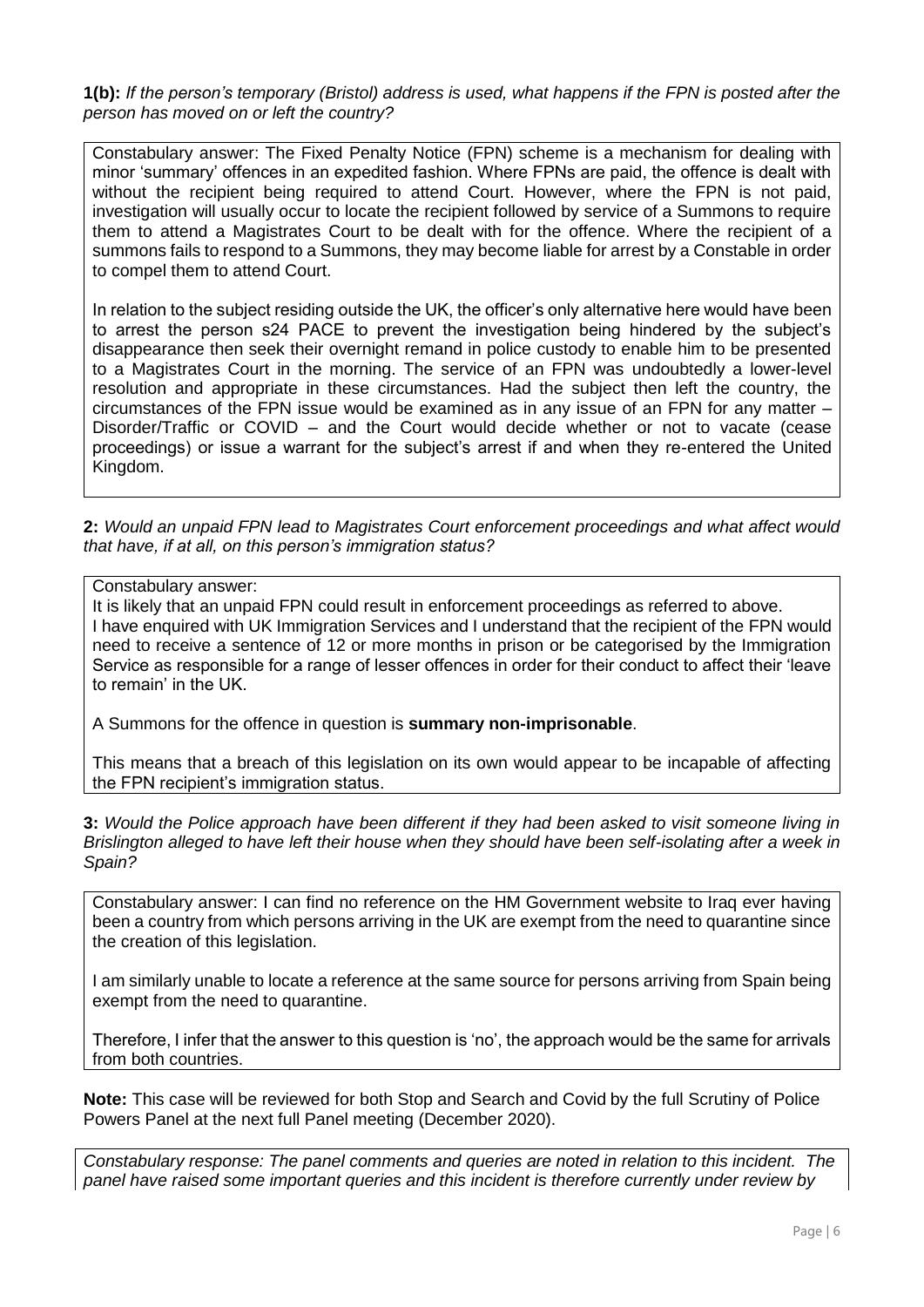# *Additional Constabulary response:*

*The first point I think was addressed by the team as below. The panel have picked up on some uncertainty from officers with a number of the cases. It may be of interest to note that the emergency Regulations introduced to address the pandemic have been reviewed / superseded four times since March 2020. The Coronavirus Act has also been enacted and as things stand, officers must also know and understand approximately eleven separate pieces of current legislation directly relevant to England.* 

*Our traditional methods of training staff in new legislation have not been able to keep pace with these changes, not least where we receive notification of the precise legislation wording from the Government hours before enactment (or in some cases actually after enactment).* 

*In order to address this challenge, we have designed a COVID app which officers can use to access the latest legislation via their Force mobile devices and which takes them through the correct mechanism for completing FPNs. The app was employed in this case. We have also communicated as regularly as possible with officers through corporate news pieces, emailed information and slides on relevant officers' briefings. - I cannot emphasise enough what a challenge this has been with the frequently changing regulations.*

*Case 16 is an unusual set of circumstances in particular, and one that officers would not routinely come across - As such I would expect reference by officers to COVID regulation guidance to clarify an appropriate course of action. Regarding the stop search in Case 16, this was based on current intelligence that the vehicle and occupants were involved in drug dealing - as such there were clear grounds to complete the stop initially. Therefore to pick up on David's specific additional points below:*

# *1) There was no effective EEE*

*Officers have been the subject of much challenge since the enactment of legislation much earlier this year regarding their perceived inaction in circumstances where an informant has contacted the Police about COVID issues. In such cases, I understand that the Constabulary have been contacted on a wide range of matters, including matters beyond the scope of the Police to address. Officers have also been compelled (until recently) to Engage / Explain / Encourage and the Constabulary has not had a ready means of recording people with whom this informal '3Es' work had been done. The national policing desire not to overly prosecute people in a manner which could be considered heavy-handed led to many people exploiting the UK Policing approach to break rules serially. This necessitated the change in stance to place a greater degree of emphasis on enforcement.* 

*In relation to this case, I think the officer would have been liable to criticism for neglecting their duties had they not sought to enforce this breach. Our objective will continue to be to support the UK Government's management of this public health issue so our concern is likely to be less about the Court process and more about attempting to limit the spread of infection. After all, the person in question may choose to extend their stay or may be compelled by further emergency legislation not to return to Iraq.* 

*Officers will also work their way through the 3 E's differently depending on the circumstances. For example the organiser of a house party who had deliberately flouted the rules to invite a number of people to their address would be likely to result in enforcement at an early stage, if not at a first interaction depending on the circumstances. In Case 16 the male initially stated he did not know he needed to self-isolate, however, upon further conversation with officers clearly stated he was aware he should be self-isolating - he then went on to suggest that COVID-19 was not real. The officers deemed that enforcement was the appropriate action.*

# *2) Erroneous references to going to court and everyone in car having to self-isolate.*

*The conversation did cover the potential of going to court - this was at the time where it was believed the male did not have an address to stay at. This limits the options available to the Officers as there is no means of either issuing a ticket, reporting for summons, or indeed for the male to*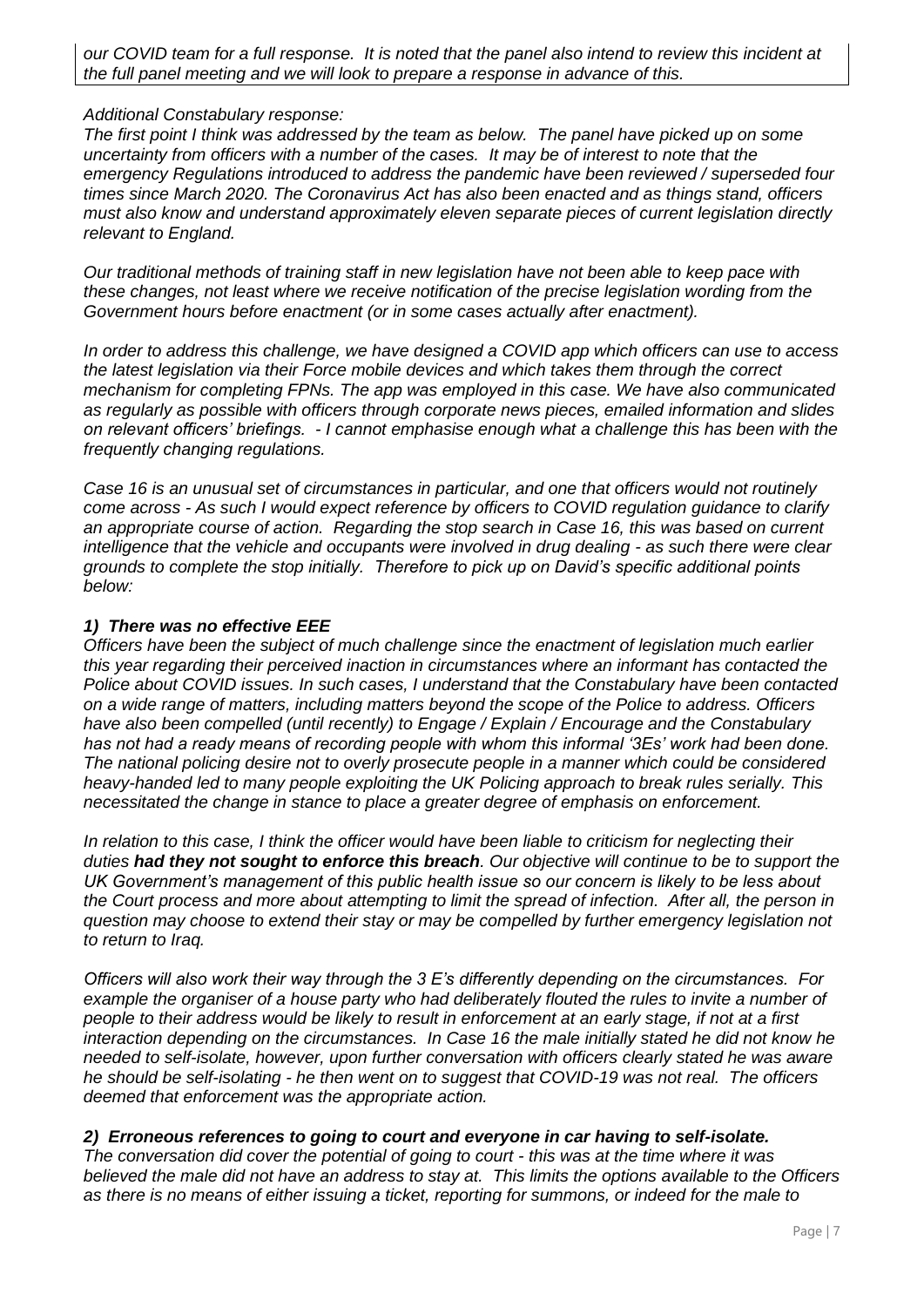*actually self-isolate. The officers did listen when the male suggested he could stay with his friend and proceeded on this basis with the address provided.*

*In relation to the other occupants of the car having to self-isolate, the officer was incorrect to suggest this. The officer states to the males that he believed this meant they would need to selfisolate but that he would check - he is then seen to check this on his mobile device, however, it is not clear whether he clarifies this with the group and the footage doesn't appear to show this.*

# *3) Ignoring the College of Policing guidance including following the 3 Es*

*3 E's referenced in question 1. As stated, this was an unusual set of circumstances in that Police would normally receive requests around quarantine. In Case 16 officers found themselves in a position where this process had effectively been circumvented in that the male was found to be in breach of quarantine rules, despite not having received a specific request around this. Officers are then duty bound to deal with the circumstances in front of them.*

#### *4) Apparently treating this individual differently to other breach of quarantine cases where EEE has not resulted in a FPN on the first contact with the police (the Brislington question)*

*Again reference to question 1. The circumstances of each case will dictate a different approach and as mentioned, there are times where officers have deemed it appropriate to enforce upon first contact. It is really difficult to comment regarding the hypothetical scenario posed, however, there should be no difference in approach based on where a person is from, or where they have visited if it is a location that requires self-isolation.*

# **Case 17: 4/10/2020 Taunton (2 videos). FPN.**

**Video 1:** The 3 Es were not seen on video 1, perhaps due to the video footage only covering the issue of the FPN to the people present at the party. It is presumed that as it was a clear contravention of the rule of 6 the Officers in question went straight to the enforcement stage.

On the positive side, it is a very methodical, precise and courteous encounter, despite some language barriers. However, it would have been much quicker if the other Officer had also helped issue the FPNs. It almost seemed as if the Officer had been left to do all the paperwork while the other Officer just chatted to the people waiting.

**Video 2:** Again, there is no Police Officer Engagement, Explanation and Encouragement (3 Es) regarding the Covid-19 regulations but the video starts late, at the FPN issue stage. The Panel members are unsure if a FPN (enforcement) was necessary and proportionate to ensure compliance in this case because no background details are available from Niche and it is a short video. However it seemed to be valid as over 6 people are mentioned as the reason for the FPN.

- 1. Did the Police Officer Engage, Explain, Encourage? Unsure
- 2. Was enforcement necessary and proportionate to ensure compliance? Unsure.

*Constabulary response: Thank you for the panel comments which have been noted.*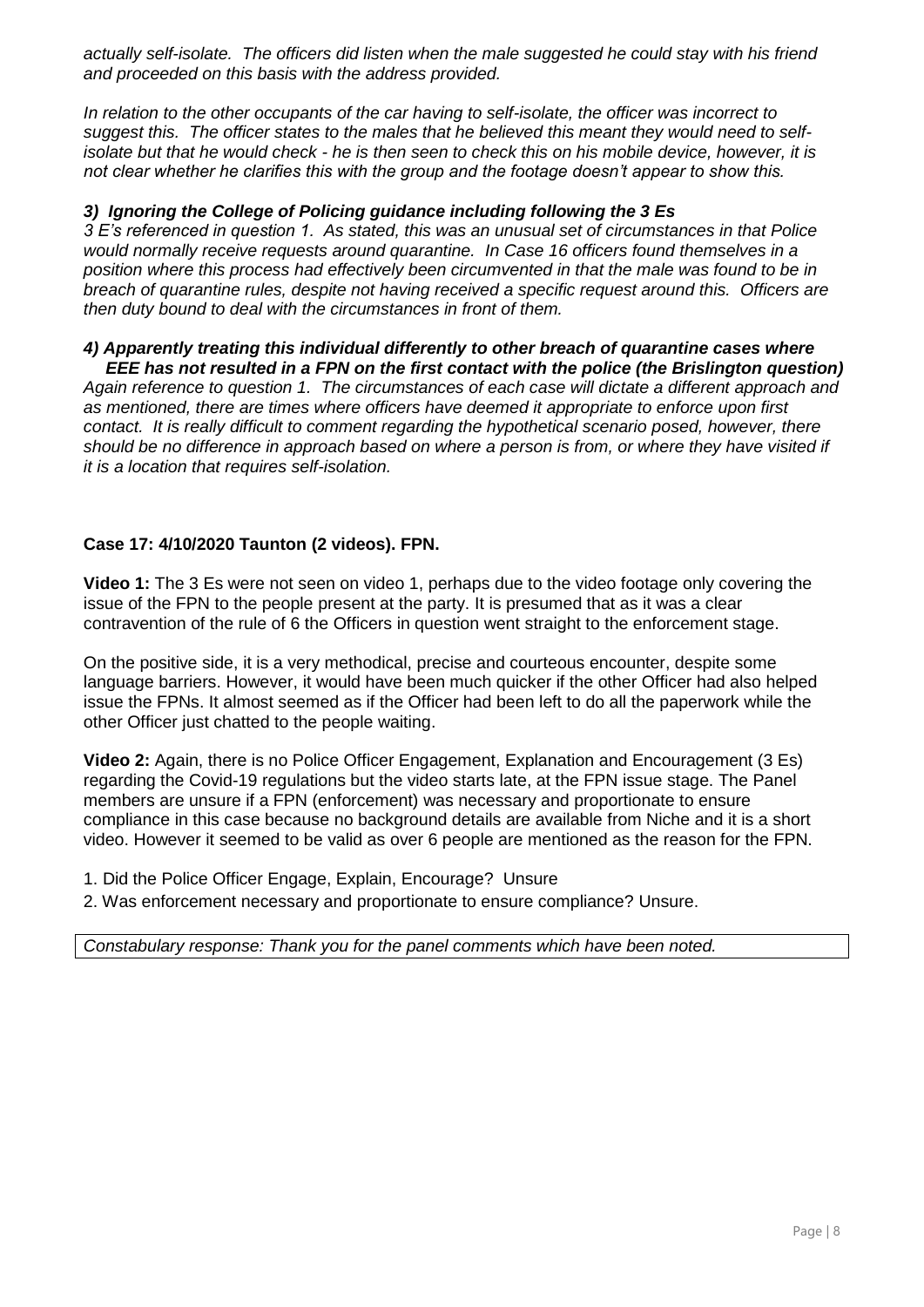# **SCRUTINY OF POLICE POWERS PANEL GUIDE**

### **THE HEALTH PROTECTION (CORONAVIRUS RESTRICTIONS) (No 2) (ENGLAND) REGULATIONS 2020 In force 30/07/2020**

## **As amended by THE HEALTH PROTECTION (CORONAVIRUS RESTRICTIONS) (No2) (ENGLAND ) (AMENDMENT) (NO4) REGULATIONS 2020 In force 14/09/2020**

# **'THE RULE OF 6'**

# **A: THE STARTING POINT**

No person may participate in a **gathering** indoors or outdoors which consists of more than 6 people. A **'gathering'** R5 (6) is:

'When 2 or more people are present together in the same place in order to engage in any form of social interaction with each other or to undertake any other activity with each other'. An example.

*Jordon and Joe live together with 15 year old stepson Adam, 12 year old stepdaughter Roxanne and their newly born twins, Daisy and Skye. As this household totals 6 persons, they cannot invite anyone to visit them, if all of their household is at home.*

# **B: EXCEPTIONS**

# **1 Household exception**

If you live in a household with more than 6 people, you can all still gather together, whether you are indoors or outdoors. Reg 5(1) (a).

# **2 Linked household exception**

If you are a linked household, you may gather in numbers greater than 6.

A 'linked household' (sometimes called a support bubble) is defined in Reg 5ZA, as follows:

Where the first household comprises one adult (with or without children), the adult may link with a second household. The two households may gather together indoors or outdoors, even if they total more than 6.

### An example:

*The first household comprises Jane, an adult, Natasha (17), Jason (15) and Abbie (2), a total of 4 persons. They link with a second household, comprising George (37), Kylie (36), their children, Raquel (14), Shawn (12), Jayne (10), together with Grandma Joan and lodger Mark, a total of 7 persons*. For these 2 households, the rule of 6 becomes a rule of 11.

Note that the regulation refers to 'persons', not adults, so a baby is one of the maximum of 6 persons.

# **3 Work, education and activity exceptions**

These exceptions are set out at Reg 5(3)

- For work
- For provision of voluntary and charitable services
- For education, training, registered childcare and activities for children
- To provide emergency assistance
- To provide care or assistance to a vulnerable person
- To enable child contact, where parents live apart
- To fulfil a legal obligation
- For 'elite sports' Reg 1(5) and 1(6)
- To enable formally organised 'support groups' (Reg 5 (5A)

#### **4 Weddings, births, protests exceptions**

These exceptions are set out at Reg 5(3)

In some cases, the organiser has to carry out a formal risk assessment (Reg 5 (5G) (a)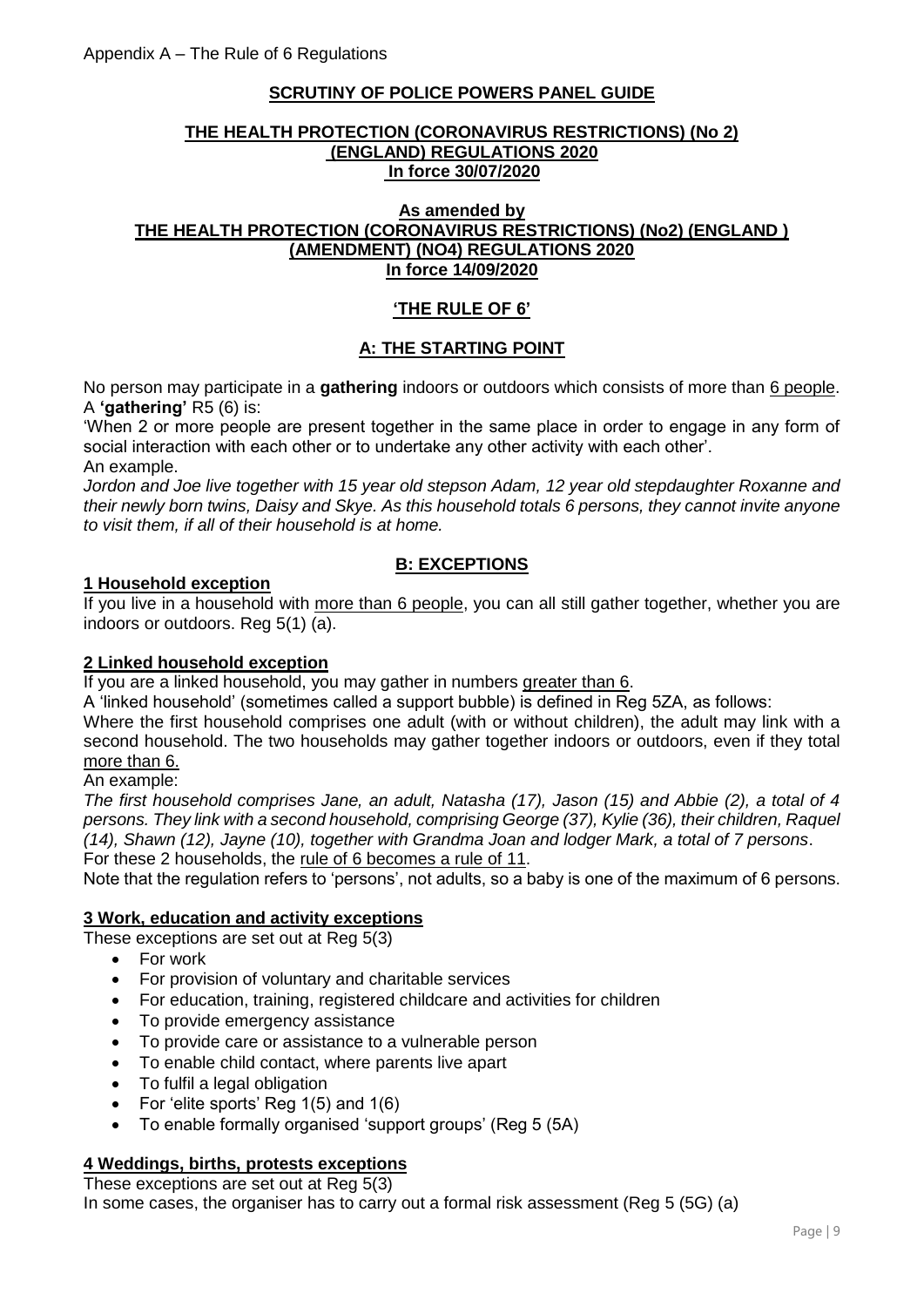Included are:

- Weddings/civil partnerships to a maximum of 30 persons
- Weddings/civil partnerships receptions, not in a private dwelling, to a maximum of 30 persons
- Attending a birth
- Organised protests
- In criminal justice accommodation, eg bail hostels.

# **5 Significant event exceptions Reg 5 B&C**

Gatherings of up to 30 persons are permitted for significant events, namely

- To mark a milestone in accordance with religion or belief, other than a birthday
- To mark a death, e.g. funeral.

The event must take place run by a business, institution or public body OR be in a public outdoor place.

The guidance suggests that wakes are not included.

## **6 Business, charitable and public body premises and gatherings in public outdoor places, exceptions.**

A person may participate in a gathering in excess of 6 people, where

- It is operated by a business etc and is somewhere other than a private dwelling
- The person is alone or a member of a 'qualifying group' and does not, become a member of another group, or 'mingle'.

NB: A member of a qualifying group Reg5(2B) is a member of a group of not more than 6 people OR members of the same household OR 2 linked households.

NB: these provisions appear to permit groups of 6 people to join larger gatherings, as long as there is no 'mingling' with other groups.

NB: This is the first time the word 'mingle' has ever been used in UK legislation.

### **7 Gatherings in public outdoor spaces Exceptions Reg 5 (1)(b), Reg 5 (2A) & Reg 5 (2B)**

Gatherings may take place in excess of 6 people, where:

- It is in a public outdoor space and
- The gathering has been organised by a business, public body etc and
- The organiser takes Reg 5G measures

As in 6 above, no 'mingling'.

# **8 Sports gatherings and fitness activities exceptions Reg 5(5)(D)**

- May exceed 6 persons, if the gathering is organised for non elite people to take part in sport or fitness and
- Must be organised by a business, public body etc. and
- Take place in relevant premises or outdoors and
- The organiser takes Reg 5G measures

N:B Informal sport or fitness activities with friends or family is not within this exception.

#### **9 Licensed outdoor physical activity gatherings exceptions Reg 5(5)(F)**

These are official licensed 5G compliant activities

# **C: INDOOR RAVES**

- No person may participate in a gathering of more than 6 persons at an indoor rave Reg 5(4).
- No person may hold or be involved in the holding of an indoor rave consisting of more than 30 person, Reg 5A.

NB: The fixed penalty for a breach of Reg 5A is £10,000.

#### **D: PRIVATE DWELLING GATHERINGS REG5B**

No person may hold or be involved in holding a gathering which:

- Consists of more than 30 persons and
- Takes place in a private dwelling or a public outdoor space and
- Is not an indoor rave and